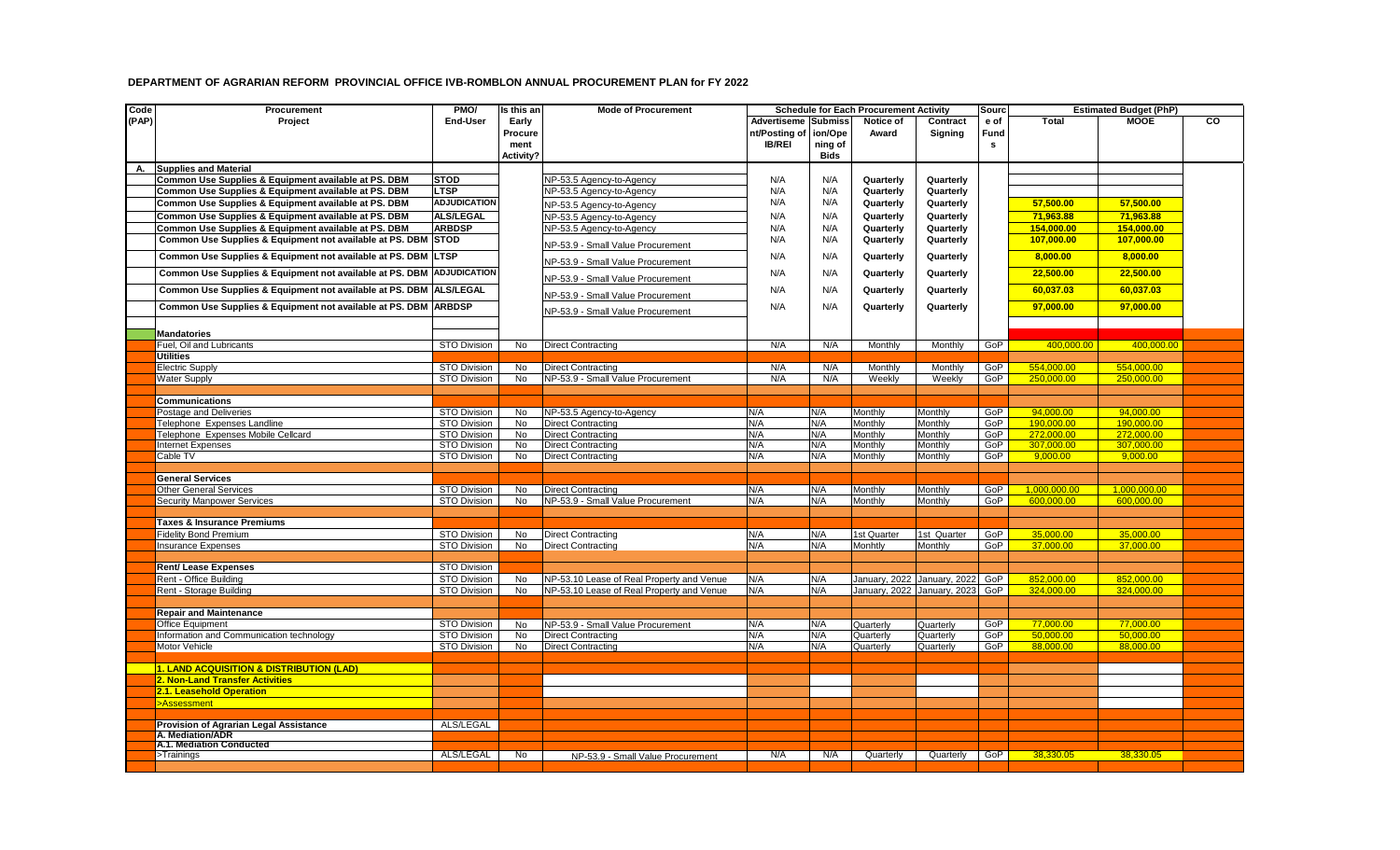| <b>B.1. Judicial</b>                                                                                                       | ALS/LEGAL                                        |           |                                                                        |            |            |                        |                        |            |                        |                        |  |
|----------------------------------------------------------------------------------------------------------------------------|--------------------------------------------------|-----------|------------------------------------------------------------------------|------------|------------|------------------------|------------------------|------------|------------------------|------------------------|--|
| B.1.1. Cases Handled for Judicial representation                                                                           | ALS/LEGAL                                        |           |                                                                        |            |            |                        |                        |            |                        |                        |  |
| >Assessment                                                                                                                | ALS/LEGAL                                        | No        | NP-53.9 - Small Value Procurement                                      | N/A        | N/A        | Quarterly              | Quarterly              | GoP        | 5.043.39               | 5,043.39               |  |
| >Repair and Maintenance of ICT                                                                                             | ALS/LEGAL                                        | <b>No</b> | NP-53.9 - Small Value Procurement                                      | N/A        | N/A        | Quarterly              | Quarterly              | GoP        | 9.892.10               | 9.892.10               |  |
| <b>B.2. Quasi-Judicial</b>                                                                                                 | ALS/LEGAL                                        |           |                                                                        |            |            |                        |                        |            |                        |                        |  |
| B.2.1. Cases Handled for Quasi-Judicial Presentation                                                                       | ALS/LEGAL                                        |           |                                                                        |            |            |                        |                        |            |                        |                        |  |
| >Conduct Year-End Assessment                                                                                               | ALS/LEGAL                                        | No        | NP-53.9 - Small Value Procurement                                      | N/A        | N/A        | Quarterly              | Quarterly              | GoP        | 22,626.63              | 22,626.63              |  |
|                                                                                                                            |                                                  |           |                                                                        |            |            |                        |                        |            |                        |                        |  |
| <b>Adjudication of Agrarian Reform Cases</b>                                                                               |                                                  |           |                                                                        |            |            |                        |                        |            |                        |                        |  |
| <b>Case Resolution</b>                                                                                                     |                                                  |           |                                                                        |            |            |                        |                        |            |                        |                        |  |
| -repair and maintenance                                                                                                    | <b>AJDP</b>                                      | No        | NP-53.9 - Small Value Procurement                                      | N/A        | N/A        | quarterly              | quarterly              | GoP        | 13.000.00              | 13,000.00              |  |
| first quarter assessment<br>Second quarter assessment                                                                      | <b>AJDP</b><br><b>AJDP</b>                       | No<br>No  | NP-53.9 - Small Value Procurement<br>NP-53.9 - Small Value Procurement | N/A<br>N/A | N/A<br>N/A | quarterly              | quarterly              | GoP<br>GoP | 10,000.00              | 10.000.00              |  |
| Implementation of Writ of Installation                                                                                     |                                                  |           |                                                                        |            |            | quarterly              | quarterly              |            |                        |                        |  |
| >3rd Quarter assessment                                                                                                    | AJDP                                             | No        | NP-53.9 - Small Value Procurement                                      | N/A        | N/A        | quarterly              | quarterly              | GoP        |                        |                        |  |
| >Other General Services                                                                                                    | <b>AJDP</b>                                      | <b>No</b> | NP-53.9 - Small Value Procurement                                      | N/A        | N/A        | quarterly              | quarterly              | GoP        | 86,000.00              | 86,000.00              |  |
|                                                                                                                            |                                                  |           |                                                                        |            |            |                        |                        |            |                        |                        |  |
| <b>AGRARIAN REFORM BENEFICIARIES DEVELOPMENT AND</b><br>SUSTAINABILITY PROGRAM (ARBDSP)                                    |                                                  |           |                                                                        |            |            |                        |                        |            |                        |                        |  |
| 1. SUPERVISION AND MANAGEMENT FOR EFFECTIVE<br>DELIVERY OF SUPPORT SERVICES                                                | <b>ARBDSP Division</b>                           |           |                                                                        |            |            |                        |                        |            |                        |                        |  |
| 1.1. Conduct of IT-Enabled Maturity Assessment (ITEMA)                                                                     | <b>ARBDSP Division</b>                           |           |                                                                        |            |            |                        |                        |            |                        |                        |  |
| >Conduct of Training - Feedbacking and Action Planning                                                                     | <b>ARBDSP Division</b>                           | <b>No</b> | NP-53.9 - Small Value Procurement                                      | N/A        | N/A        | Quarterly              | Quarterly              | GoP        | 39,000.00              | 39,000.00              |  |
| 1.3. Supervision, Management, and Monitoring and Evaluation ARBDSP Division                                                |                                                  |           |                                                                        |            |            |                        |                        |            |                        |                        |  |
| >conduct assessment                                                                                                        | <b>ARBDSP Division</b>                           |           |                                                                        |            |            |                        |                        |            |                        |                        |  |
| <b>First Quarter Assessment</b>                                                                                            | <b>ARBDSP Division</b>                           | <b>No</b> | NP-53.9 - Small Value Procurement                                      | N/A        | N/A        | Quarterly              | Quarterly              | GoP        | 30,000.00              | 30,000.00              |  |
| Second Quarter Assessment                                                                                                  | <b>ARBDSP Division</b>                           | No        | NP-53.9 - Small Value Procurement                                      | N/A        | N/A        | Quarterly              | Quarterly              | GoP        | 20,000.00              | 20,000.00              |  |
| <b>Third Quarter Assessment</b>                                                                                            | <b>ARBDSP Division</b>                           | <b>No</b> | NP-53.9 - Small Value Procurement                                      | N/A        | N/A        | Quarterly              | Quarterly              | GoP        | 10,000.00              | 10,000.00              |  |
| Fourth Quarter Assessment                                                                                                  | <b>ARBDSP Division</b>                           | No        | NP-53.9 - Small Value Procurement                                      | N/A        | N/A        | Quarterly              | Quarterly              | GoP        | 10,000.00              | 10,000.00              |  |
| 2. SOCIAL INFRASTRUCTURE BUILDING                                                                                          |                                                  |           |                                                                        |            |            |                        |                        |            |                        |                        |  |
| 2.1. Conduct of capacity building on organizational building                                                               | <b>ARBDSP Division</b>                           |           |                                                                        |            |            |                        |                        |            |                        |                        |  |
| and management/governance-related Activities                                                                               |                                                  |           |                                                                        |            |            |                        |                        |            |                        |                        |  |
| 2.1.1. Organizational Dev't & Strengthening                                                                                | <b>ARBDSP Division</b>                           |           |                                                                        |            |            |                        |                        |            |                        |                        |  |
| >Conduct training                                                                                                          | <b>ARBDSP Division</b>                           |           |                                                                        |            |            |                        |                        |            |                        |                        |  |
| <b>Strategic Planning Training</b>                                                                                         | <b>ARBDSP Division</b><br><b>ARBDSP Division</b> | No<br>No  | NP-53.9 - Small Value Procurement<br>NP-53.9 - Small Value Procurement | N/A<br>N/A | N/A<br>N/A | Quarterly              | Quarterly              | Gol<br>Gol | 61.100.00<br>59,720.00 | 61.100.00<br>59,720.00 |  |
| Porject Proposal Preparation<br>Financial management training                                                              | <b>ARBDSP Division</b>                           | No        | NP-53.9 - Small Value Procurement                                      | N/A        | N/A        | Quarterly<br>Quarterly | Quarterly<br>Quarterly | Gol        | 59,180.00              | 59,180.00              |  |
| <b>New ARBs in Organization</b>                                                                                            | <b>ARBDSP Division</b>                           |           |                                                                        |            |            |                        |                        |            |                        |                        |  |
| Training                                                                                                                   | <b>ARBDSP Division</b>                           |           | NP-53.9 - Small Value Procurement                                      | N/A        | N/A        | Quarterly              | Quarterly              | GoP        | 30,000.00              | 30,000.00              |  |
| 2.1.2. Formation of New ARBO                                                                                               | <b>ARBDSP Division</b>                           |           |                                                                        |            |            |                        |                        |            |                        |                        |  |
| >Conduct of Training                                                                                                       | <b>ARBDSP Division</b>                           |           | NP-53.9 - Small Value Procurement                                      | N/A        | N/A        | Quarterly              | Quarterly              | GoP        | 20,000.00              | 20,000.00              |  |
|                                                                                                                            |                                                  |           |                                                                        |            |            |                        |                        |            |                        |                        |  |
| 3. ENTERPRISE DEVELOPMENTAND ECONOMIC SUPPORT                                                                              |                                                  |           |                                                                        |            |            |                        |                        |            |                        |                        |  |
| 3.1. Gender Responsive Value Chain Enterprise Development                                                                  |                                                  |           |                                                                        |            |            |                        |                        |            |                        |                        |  |
| (interventions related to Enterprise Management, Profitability<br>and Sustainability) - BDS and Support facility Provision | <b>ARBDSP Division</b>                           |           |                                                                        |            |            |                        |                        |            |                        |                        |  |
| 3.1.1. Development of Products /Services                                                                                   | <b>ARBDSP Division</b>                           |           |                                                                        |            |            |                        |                        |            |                        |                        |  |
| >Hands-on Training for Walis Tambo Making                                                                                  | <b>ARBDSP Division</b>                           | No        | NP-53.9 - Small Value Procurement                                      | N/A        | N/A        | Quarterly              | Quarterly              | GoP        | 14,000.00              | 14,000.00              |  |
| 3.1.2. Village Level Farm-focused Enterprise Development                                                                   |                                                  |           |                                                                        |            |            |                        |                        |            |                        |                        |  |
| (VLFED)                                                                                                                    | <b>ARBDSP Division</b>                           |           |                                                                        |            |            |                        |                        |            |                        |                        |  |
| >Conduct of Training                                                                                                       | <b>ARBDSP Division</b>                           |           |                                                                        |            |            |                        |                        |            |                        |                        |  |
| <b>Enhancement Training for Handicrafts</b>                                                                                | <b>ARBDSP Division</b><br><b>ARBDSP Division</b> | No<br>No  | NP-53.9 - Small Value Procurement<br>NP-53.9 - Small Value Procurement | N/A<br>N/A | N/A<br>N/A | Quarterly<br>Quarterly | Quarterly<br>Quarterly | GoP<br>GoP | 54.000.00              | 54,000.00              |  |
| Cost and Return Analysis for Handicrafts<br><b>Marketing Management</b>                                                    | <b>ARBDSP Division</b>                           | No        | NP-53.9 - Small Value Procurement                                      | N/A        | N/A        | Quarterly              | Quarterly              | GoP        |                        |                        |  |
| <b>Marketing Management</b>                                                                                                | <b>ARBDSP Division</b>                           | No        | NP-53.9 - Small Value Procurement                                      | N/A        | N/A        | Quarterly              | Quarterly              | GoP        |                        |                        |  |
| >Motor Vehicle (Repair and Maintenance)                                                                                    | <b>ARBDSP Division</b>                           | No        | NP-53.9 - Small Value Procurement                                      | N/A        | N/A        | Quarterly              | Quarterly              | GoP        | 30.000.00              | 30.000.00              |  |
| >Printing                                                                                                                  | <b>ARBDSP Division</b>                           | <b>No</b> | NP-53.9 - Small Value Procurement                                      | N/A        | N/A        | Quarterly              | Quarterly              | GoP        | 10,000.00              | 10,000.00              |  |
|                                                                                                                            |                                                  |           |                                                                        |            |            |                        |                        |            |                        |                        |  |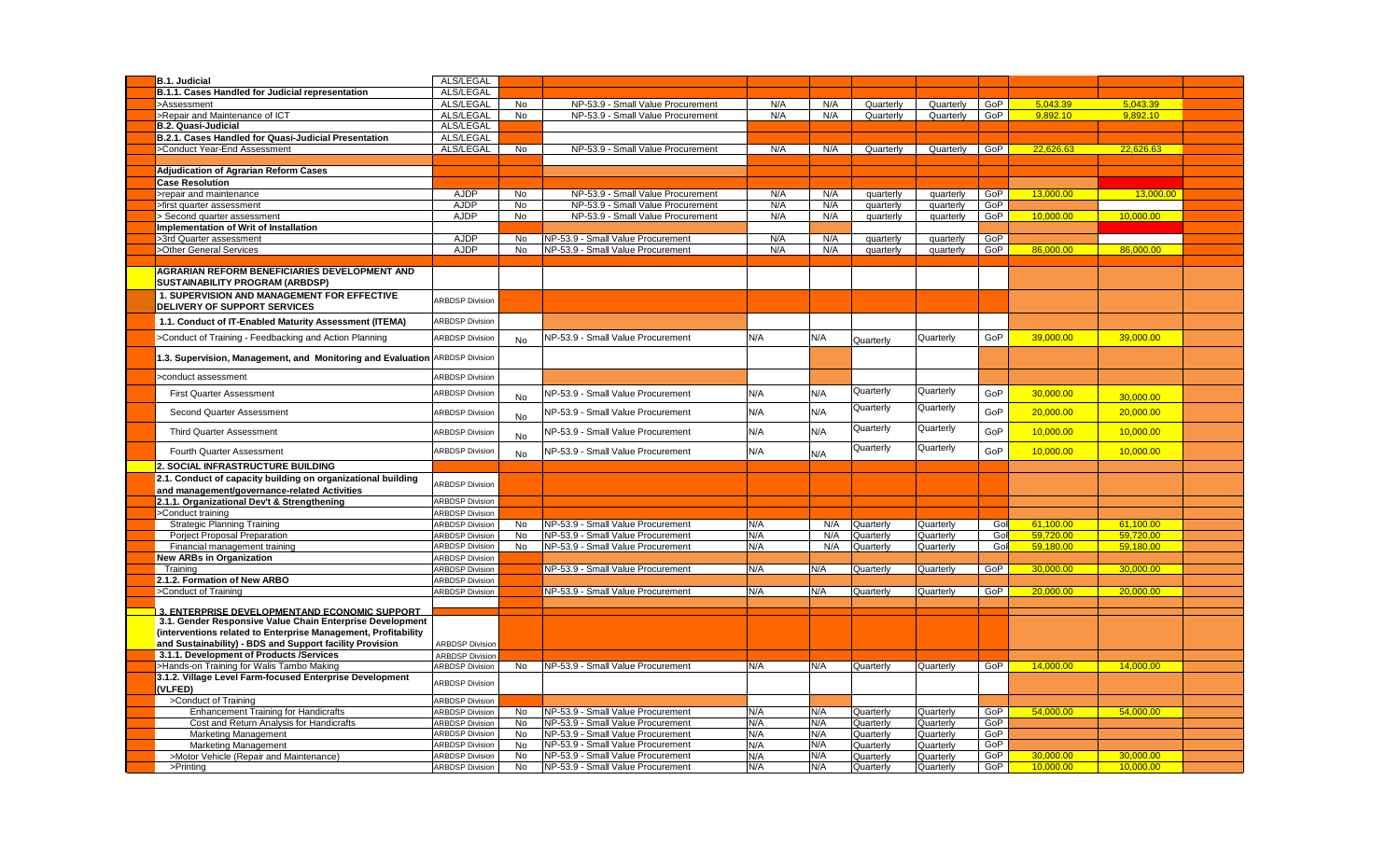| >Subsidy                                                                | <b>ARBDSP Division</b> | No        | NP-53.9 - Small Value Procurement | N/A | N/A | 3rd Quarter | 3rd Quarter                   | GoP | 300,000.00 | 300,000.00 |  |
|-------------------------------------------------------------------------|------------------------|-----------|-----------------------------------|-----|-----|-------------|-------------------------------|-----|------------|------------|--|
| 3.1.3. PBD Lawyering                                                    | <b>ARBDSP Division</b> |           |                                   |     |     |             |                               |     |            |            |  |
| >Conduct of Training                                                    | <b>ARBDSP Division</b> |           |                                   |     |     |             |                               |     |            |            |  |
| Orientation on tax and Labor Laws                                       | <b>ARBDSP Division</b> |           | NP-53.9 - Small Value Procurement | N/A | N/A | Quarterly   | Quarterly                     | GoP | 25,000.00  | 25,000.00  |  |
| 3.1.4. Linking Smallholder Farmers to Market with                       | <b>ARBDSP Division</b> |           |                                   |     |     |             |                               |     |            |            |  |
| >Conduct Training                                                       | <b>ARBDSP Division</b> |           |                                   |     |     |             |                               |     |            |            |  |
|                                                                         | <b>ARBDSP Division</b> | <b>No</b> |                                   |     |     |             |                               |     |            | 70,000.00  |  |
| Review on Steps 3-4                                                     |                        |           | NP-53.9 - Small Value Procurement | N/A | N/A | Quarterly   | Quarterly                     | GoP | 70,000.00  |            |  |
| Review on Steps 5-6                                                     | <b>ARBDSP Division</b> | <b>No</b> | NP-53.9 - Small Value Procurement | N/A | N/A | Quarterly   | Quarterly                     | GoP | 12,500.00  | 12,500.00  |  |
| Review on Steeps 7-8                                                    | <b>ARBDSP Division</b> | <b>No</b> | NP-53.9 - Small Value Procurement | N/A | N/A | Quarterly   | Quarterly                     | GoP | 12.500.00  | 12.500.00  |  |
| Motor Vehicle (Repair and Maintenance)                                  | <b>ARBDSP Division</b> | <b>No</b> | NP-53.9 - Small Value Procurement | N/A | N/A | 3rd Quarter | 3rd Quarter                   | GoP | 39.000.00  | 39.000.00  |  |
| Printing                                                                | <b>ARBDSP Division</b> | No        | NP-53.9 - Small Value Procurement | N/A | N/A | Quarterly   | Quarterly                     | GoP | 10,000.00  | 10,000.00  |  |
| Subsidy (Starter Kit)                                                   | <b>ARBDSP Division</b> | No        | NP-53.9 - Small Value Procurement |     |     | 2nd Quarter | 2nd Quarter                   | GoP | 200,000.00 | 200,000.00 |  |
| 3.1.5. Farm Business School                                             | <b>ARBDSP Division</b> |           |                                   |     |     |             |                               |     |            |            |  |
| Conduct Training                                                        | <b>ARBDSP Division</b> |           |                                   |     |     |             |                               |     |            |            |  |
| Buy-in Session                                                          | <b>ARBDSP Division</b> | No        | NP-53.9 - Small Value Procurement | N/A | N/A | Quarterly   | Quarterly                     | GoP | 10.000.00  | 10.000.00  |  |
| Module 1-4                                                              | <b>ARBDSP Division</b> | <b>No</b> | NP-53.9 - Small Value Procurement | N/A | N/A | Quarterly   | Quarterly                     | GoP | 30.000.00  | 30.000.00  |  |
| Module 5-8                                                              | <b>ARBDSP Division</b> | No        | NP-53.9 - Small Value Procurement | N/A | N/A | Quarterly   | Quarterly                     | GoP | 26,000.00  | 26,000.00  |  |
|                                                                         | <b>ARBDSP Division</b> |           | NP-53.9 - Small Value Procurement |     | N/A |             |                               |     | 5,000.00   | 5,000.00   |  |
| >Motor Vehicle (Repair and Maintenance)                                 |                        | No        |                                   | N/A |     | 4th Quarter | 4th Quarter                   | GoP |            |            |  |
|                                                                         |                        |           |                                   |     |     |             |                               |     |            |            |  |
| 3.2. Marketing Assistance                                               | <b>ARBDSP Division</b> |           |                                   |     |     |             |                               |     |            |            |  |
| >Conduct Training                                                       | <b>ARBDSP Division</b> | <b>No</b> | NP-53.9 - Small Value Procurement | N/A | N/A | Quarterly   | Quarterly                     | GoP | 10.000.00  | 10.000.00  |  |
|                                                                         |                        |           |                                   |     |     |             |                               |     |            |            |  |
|                                                                         | <b>ARBDSP</b>          |           |                                   |     |     |             |                               |     |            |            |  |
| 3.3. Provision of Credit and MicrofinanceServices                       | Division               |           |                                   |     |     |             |                               |     |            |            |  |
|                                                                         | <b>ARBDSP</b>          |           |                                   |     |     |             |                               |     |            |            |  |
|                                                                         |                        |           |                                   |     |     |             |                               |     |            |            |  |
| 3.3.1. Development of ARBOs to Become Microfinance Provider Division    |                        |           |                                   |     |     |             |                               |     |            |            |  |
| >Conduct Training                                                       | <b>ARBDSP</b>          |           |                                   |     |     |             |                               |     |            |            |  |
|                                                                         | Division               |           |                                   |     |     |             |                               |     |            |            |  |
| Orientation on Microfinance Cum planning                                | <b>ARBDSP</b>          | No        | NP-53.9 - Small Value Procurement |     |     | Quarterly   |                               |     | 55,000.00  | 55,000.00  |  |
|                                                                         | <b>Division</b>        |           |                                   | N/A | N/A |             | Quarterly                     | GoP |            |            |  |
|                                                                         | <b>ARBDSP</b>          |           | NP-53.9 - Small Value Procurement |     |     |             |                               |     |            |            |  |
| Credit Management and Collection Technique                              | Division               | No        |                                   | N/A | N/A | Quarterly   | Quarterly                     | GoP | 10,000.00  | 10,000.00  |  |
| >Motor Vehicle (Repair and Maintenance)                                 | <b>ARBDSP</b>          |           |                                   |     |     |             |                               |     |            |            |  |
|                                                                         | Division               | No        | NP-53.9 - Small Value Procurement | N/A | N/A |             | 1st & 2nd Quari 1st & 2nd Qua | GoP | 19,000.00  | 19,000.00  |  |
| Subsidy (Starter Kit)                                                   | <b>ARBDSP</b>          |           |                                   |     |     |             |                               |     |            |            |  |
|                                                                         | Division               | No        | NP-53.5 - Agency-to-Agency        | N/A | N/A | 1st Quarter | <b>1st Quarter</b>            | GoP | 20,000.00  | 20,000.00  |  |
|                                                                         | <b>ARBDSP</b>          |           |                                   |     |     |             |                               |     |            |            |  |
| 3.3.2. Provision of Credit and Microfinance Service                     |                        |           |                                   |     |     |             |                               |     |            |            |  |
|                                                                         | Division               |           |                                   |     |     |             |                               |     |            |            |  |
| >Conduct Training                                                       | <b>ARBDSP</b>          |           |                                   |     |     |             |                               |     |            |            |  |
|                                                                         | <b>Division</b>        |           |                                   |     |     |             |                               |     |            |            |  |
| Reorientation on Documents Preparation                                  | <b>ARBDSP</b>          |           | NP-53.9 - Small Value Procurement |     |     |             |                               |     | 4,000.00   | 4,000.00   |  |
|                                                                         | <b>Division</b>        |           |                                   | N/A | N/A | 1st Quarter | 1st Quarter                   | GoP |            |            |  |
|                                                                         | <b>ARBDSP</b>          |           |                                   |     | N/A |             |                               | GoP |            |            |  |
| >Subsidy                                                                | Division               | No        | NP-53.9 - Small Value Procurement | N/A |     | 2nd Quarter | 2nd Quarter                   |     | 110,000.00 | 110,000.00 |  |
|                                                                         |                        |           |                                   |     |     |             |                               |     |            |            |  |
| 4. CLIMATE RESILIENT FARM PRODUCTIVITY SUPPORT (CRFP <mark>S)</mark>    |                        |           |                                   |     |     |             |                               |     |            |            |  |
| 4.1. Provision of Agricultural Extension Services and Farm InpuARBDSP   |                        |           |                                   |     |     |             |                               |     |            |            |  |
|                                                                         | <b>Division</b>        |           |                                   |     |     |             |                               |     |            |            |  |
|                                                                         |                        |           |                                   |     |     |             |                               |     |            |            |  |
| 4.1.1. Sustainable Livelihood Support for Disaster Affected Area ARBDSP |                        |           |                                   |     |     |             |                               |     |            |            |  |
|                                                                         | <b>Division</b>        |           |                                   |     |     |             |                               |     |            |            |  |
| >Conduct Training                                                       | <b>ARBDSP</b>          |           |                                   |     |     |             |                               |     |            |            |  |
|                                                                         | Division               |           |                                   |     |     |             |                               |     |            |            |  |
| Policy Formulation                                                      | <b>ARBDSP</b>          |           | NP-53.9 - Small Value Procurement | N/A | N/A | Quarterly   | Quarterly                     | GoP | 12,500.00  | 12,500.00  |  |
|                                                                         | Division               | No        |                                   |     |     |             |                               |     |            |            |  |
| <b>Financial Literacy</b>                                               | <b>ARBDSP</b>          |           | NP-53.9 - Small Value Procurement |     |     |             |                               |     |            |            |  |
|                                                                         | Division               | No        |                                   | N/A | N/A | Quarterly   | Quarterly                     | GoP | 12,500.00  | 12,500.00  |  |
|                                                                         | <b>ARBDSP</b>          |           |                                   |     |     |             |                               |     |            |            |  |
| >Transportation and Delivery                                            | Division               | No        | NP-53.9 - Small Value Procurement | N/A | N/A | 3rd Quarter | 3rd Quarter                   | GoP | 25,000.00  | 25,000.00  |  |
|                                                                         | <b>ARBDSP</b>          |           |                                   |     |     |             |                               |     |            |            |  |
| -Repair                                                                 | Division               | No        | NP-53.9 - Small Value Procurement | N/A | N/A | 1st Quarter | <b>1st Quarter</b>            | GoP | 5,000.00   | 5,000.00   |  |
|                                                                         | <b>ARBDSP</b>          |           |                                   |     |     |             |                               |     |            |            |  |
|                                                                         |                        |           | NP-53.9 - Small Value Procurement | N/A | N/A | 2nd Quarter | 2nd Quarter                   | GoP | 195,000.00 | 195,000.00 |  |
| >Subsidy (Starter Kit)                                                  | Division               | Yes       |                                   |     |     |             |                               |     |            |            |  |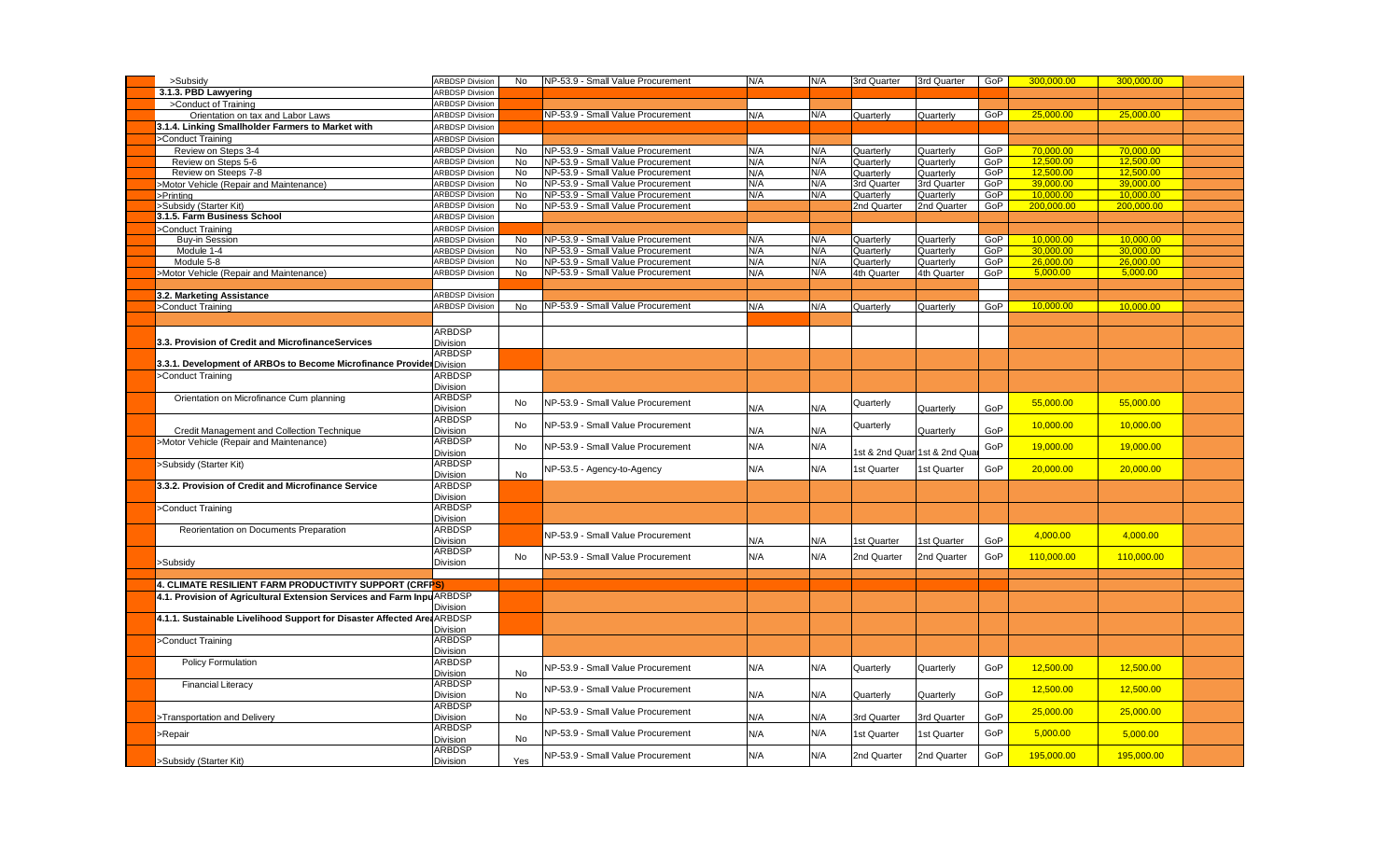|                                                                            | <b>ARBDSP</b>   |    |                                   |     |     |             |             |     |              |              |  |
|----------------------------------------------------------------------------|-----------------|----|-----------------------------------|-----|-----|-------------|-------------|-----|--------------|--------------|--|
| 4.1.2. Major Crop-based Block farm Productivity Enhancement Division       |                 |    |                                   |     |     |             |             |     |              |              |  |
| >Conduct Training                                                          | <b>ARBDSP</b>   |    |                                   |     |     |             |             |     |              |              |  |
|                                                                            | <b>Division</b> |    |                                   |     |     |             |             |     |              |              |  |
| Vegetable Production Training                                              | <b>ARBDSP</b>   |    | NP-53.9 - Small Value Procurement |     |     |             |             |     | 25,000.00    | 25,000.00    |  |
|                                                                            | <b>Division</b> | No |                                   | N/A | N/A | Quarterly   | Quarterly   | GoP |              |              |  |
|                                                                            | <b>ARBDSP</b>   |    | NP-53.9 - Small Value Procurement | N/A | N/A | 2nd Quarter | 2nd Quarter | GoP | 25,000.00    | 25,000.00    |  |
| >Transportation and Deliverv                                               | <b>Division</b> | No |                                   |     |     |             |             |     |              |              |  |
| >Subsidy (Starter Kit)                                                     | <b>ARBDSP</b>   |    | NP-53.9 - Small Value Procurement |     |     |             |             |     | 200,000.00   | 200,000.00   |  |
|                                                                            | <b>Division</b> | No |                                   | N/A | N/A | 2nd Quarter | 2nd Quarter | GoP |              |              |  |
|                                                                            |                 |    |                                   |     |     |             |             |     |              |              |  |
| 4.1.3. WASH-Focused Enterprise/Livelihood (Community Potab ARBDSP Division |                 |    |                                   |     |     |             |             |     |              |              |  |
|                                                                            | ARBDSP          |    |                                   |     |     |             |             |     |              |              |  |
| >Conduct Training                                                          | <b>Division</b> |    |                                   |     |     |             |             |     |              |              |  |
| Livelihood Development Training                                            | <b>ARBDSP</b>   |    |                                   |     |     |             |             |     |              |              |  |
|                                                                            | <b>Division</b> |    |                                   |     |     |             |             |     |              |              |  |
|                                                                            |                 |    |                                   |     |     |             |             |     |              |              |  |
|                                                                            | <b>ARBDSP</b>   |    |                                   |     |     |             |             |     |              |              |  |
| 4.2. Provision of Farm Machinery and Equipment/Implement                   | <b>Division</b> |    |                                   |     |     |             |             |     |              |              |  |
| 4.2.1. Sustainable Livelihood Support for Disaster Affected                | <b>ARBDSP</b>   |    |                                   |     |     |             |             |     |              |              |  |
| <b>Areas</b>                                                               | <b>Division</b> |    |                                   |     |     |             |             |     |              |              |  |
| >Subsidy (Motor Chariot)                                                   | <b>ARBDSP</b>   |    | NP-53.9 - Small Value Procurement |     |     |             |             |     | 500,000.00   | 500,000.00   |  |
|                                                                            | <b>Division</b> | No |                                   |     |     |             |             |     |              |              |  |
|                                                                            | <b>ARBDSP</b>   |    |                                   |     |     |             |             |     |              |              |  |
| 4.2.2. Major Crop-Based Block Farm Productivity Enhancement Division       |                 | No |                                   |     |     |             |             |     |              |              |  |
|                                                                            | <b>ARBDSP</b>   |    | NP-53.9 - Small Value Procurement | N/A | N/A | 3rd Quarter | 3rd Quarter | GoP | 518,000.00   | 518.000.00   |  |
| >Subsidy (Motor Chariot)                                                   | <b>Division</b> | No |                                   |     |     |             |             |     |              |              |  |
| (Hand Tractor)                                                             | <b>ARBDSP</b>   |    | NP-53.9 - Small Value Procurement | N/A | N/A | 3rd Quarter | 3rd Quarter | GoP | 250,000.00   | 250,000.00   |  |
|                                                                            | <b>Division</b> | No |                                   |     |     |             |             |     |              |              |  |
| 4.2.3. WASH facilities                                                     | <b>ARBDSP</b>   |    |                                   |     |     |             |             |     |              |              |  |
|                                                                            | <b>Division</b> |    |                                   |     |     |             |             |     |              |              |  |
| >Subsidy                                                                   | <b>ARBDSP</b>   |    | NP-53.9 - Small Value Procurement | N/A | N/A | 2nd Quarter | 2nd Quarter | GoP | 80,000.00    | 80,000.00    |  |
|                                                                            | <b>Division</b> | No |                                   |     |     |             |             |     |              |              |  |
| <b>GRAND TOTAL</b>                                                         |                 |    |                                   |     |     |             |             |     | 8,586,892.17 | 8,586,892.17 |  |

**Prepared & Consolidated by:** FERNANDO F. FABRO

*Recommending Approval:*

*BAC Secretariat BIDS AND AWARDS COMMITTEE:*

 $\overline{\phantom{a}}$ 

**ATT<u>Y</u>. JAVIE DE JESUS-FRUELDA CAM**<br>BAC Chairperson **BAC COLACTES BAC Chairperson** 

Twoun

**FELINO DAVID M. MAGALLON** Vice-Chairman

 $\overline{0}$ 

 $C \searrow^{\text{th}}$ 

**ROSEDEL M. FORNAL COSME JAIME M. MENDOZA MA. ANA JOY G. FAINERO MENDOZA MA. ANA JOY G. FAINERO MENDOZA** Member Member Member Member

Aloders

Grenow

(horses com

**CLAIRE G. FETALVER** Member

**MELLANIE F. LORZANO** Member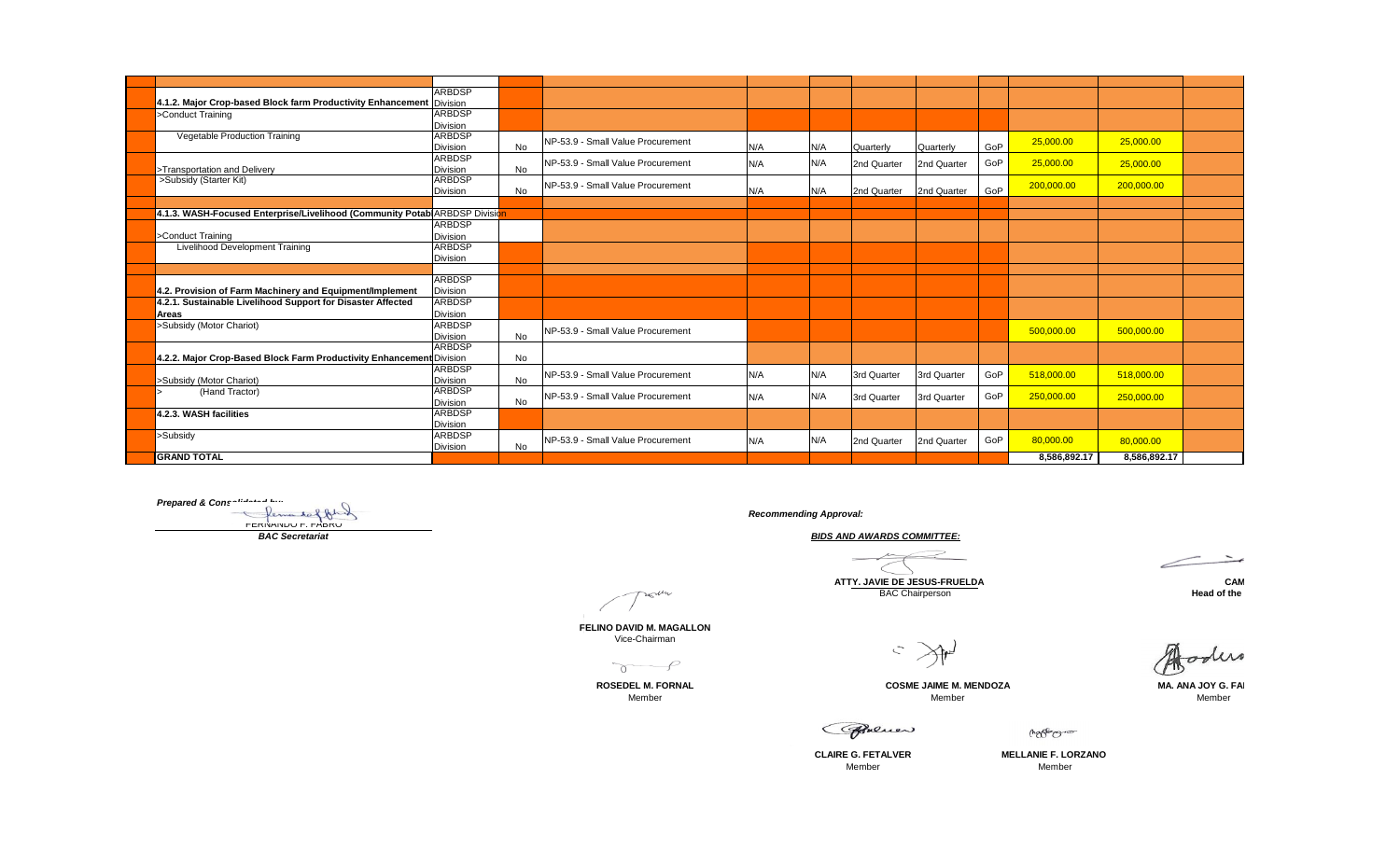*Reviewed by :*

**.**

 $\mathcal{L} = \{1, \ldots, n\}$  .

**MELLANIE F. LORZANO** Provincial Budget Officer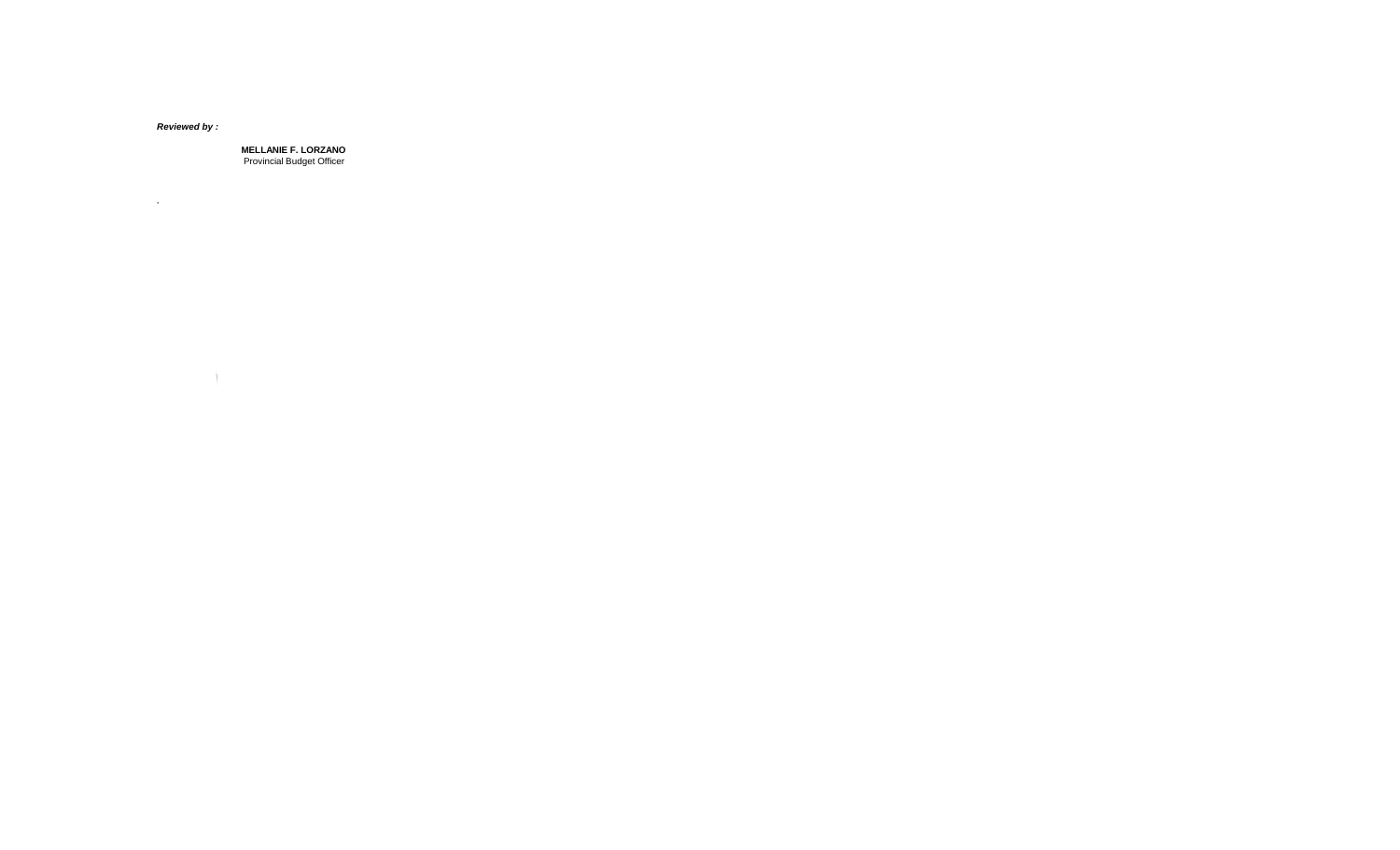| <b>Remarks</b>                                                             |
|----------------------------------------------------------------------------|
| (brief description of Project)                                             |
|                                                                            |
|                                                                            |
| Supplies & Equipment use for office                                        |
|                                                                            |
| Supplies & Equipment use for office                                        |
| Supplies & Equipment use for office<br>Supplies & Equipment use for office |
| Supplies & Equipment use for office                                        |
| Supplies & Equipment use for office                                        |
| Supplies & Equipment use for office                                        |
|                                                                            |
| Supplies & Equipment use for office                                        |
| Supplies & Equipment use for office                                        |
|                                                                            |
| For Service Vehicles and Maintenance                                       |
|                                                                            |
| For Payment of Electric Bills                                              |
| Water Supply & Drinking Water Bills                                        |
|                                                                            |
| Mailing of Communication                                                   |
| Telephone Communication                                                    |
| Internet Connection                                                        |
| Maintenance of Cable                                                       |
|                                                                            |
| <b>Contract of Services</b>                                                |
| Provision of Security Services                                             |
|                                                                            |
|                                                                            |
|                                                                            |
|                                                                            |
| Office Rental                                                              |
| <b>Storage Rental</b>                                                      |
|                                                                            |
|                                                                            |
| Maintenance of Office Equipment<br>Maintenance of Communication Technology |
| Repair of Motor Vevicle                                                    |
|                                                                            |
|                                                                            |
|                                                                            |
|                                                                            |
|                                                                            |
|                                                                            |
|                                                                            |
| Training                                                                   |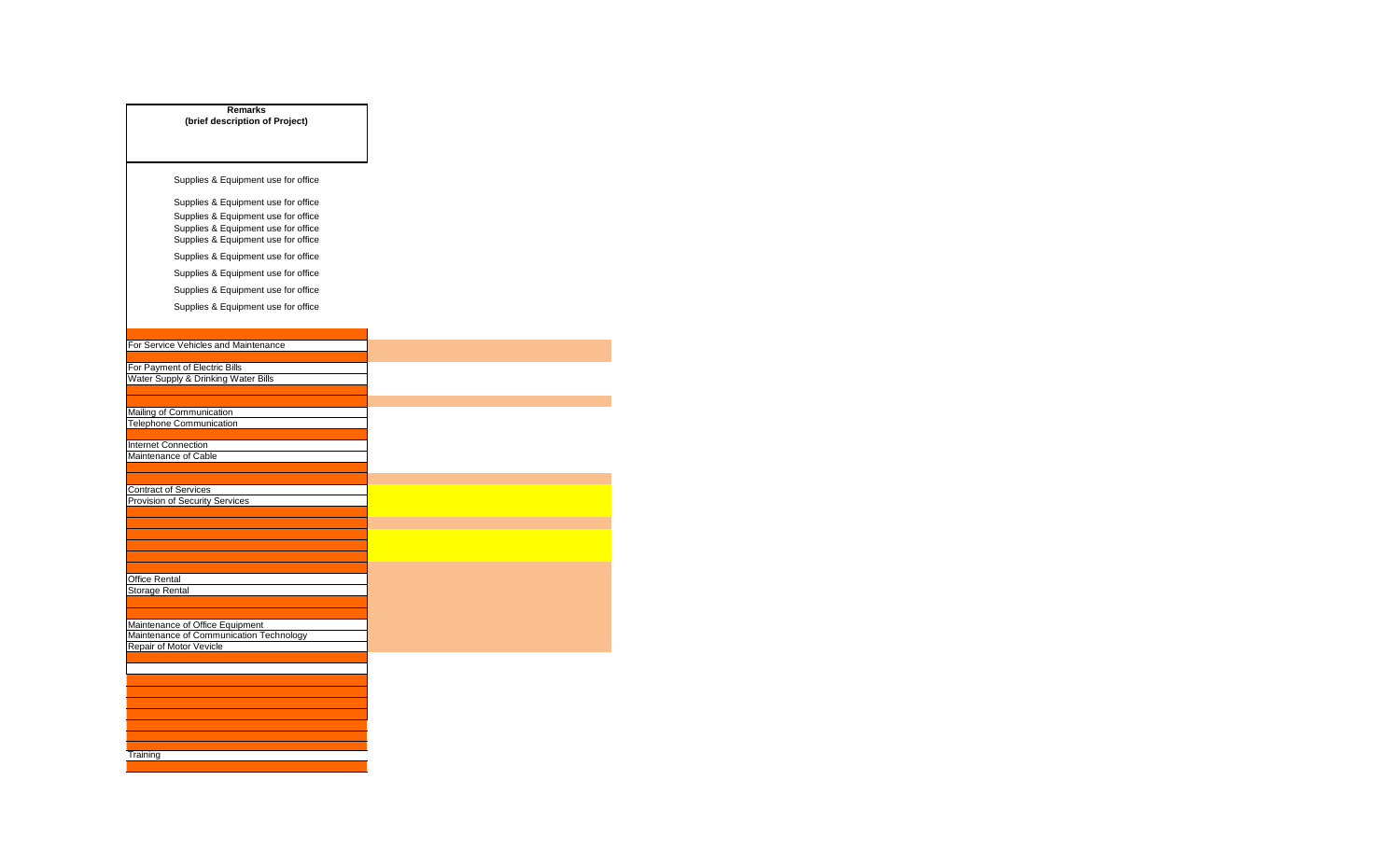| Quarterly Assessment of Physical and Financial Accomp.   |
|----------------------------------------------------------|
| Repair and Maintenance of ICT                            |
|                                                          |
|                                                          |
| Assessment of Year-end Accomplishments                   |
|                                                          |
|                                                          |
|                                                          |
|                                                          |
| <b>Quarterly Assessment</b>                              |
|                                                          |
|                                                          |
|                                                          |
|                                                          |
| Capacitating Agrarian Reform Beneficiaries Organizations |
| (ARBOs) and providing them access to the necessary       |
| support services to make their lands productive are the  |
| vital functions of this program.                         |
|                                                          |
|                                                          |
|                                                          |
|                                                          |
| Quarterly Assessment                                     |
|                                                          |
|                                                          |
|                                                          |
|                                                          |
|                                                          |
|                                                          |
|                                                          |
|                                                          |
|                                                          |
|                                                          |
| Trainings for Organizational Development                 |
|                                                          |
|                                                          |
|                                                          |
|                                                          |
| Training for New ARBs in the Org.                        |
|                                                          |
|                                                          |
|                                                          |
|                                                          |
|                                                          |
|                                                          |
|                                                          |
| Training for Development of Products                     |
|                                                          |
|                                                          |
| <b>Trainings for VLFED</b>                               |
|                                                          |
|                                                          |
|                                                          |
|                                                          |
|                                                          |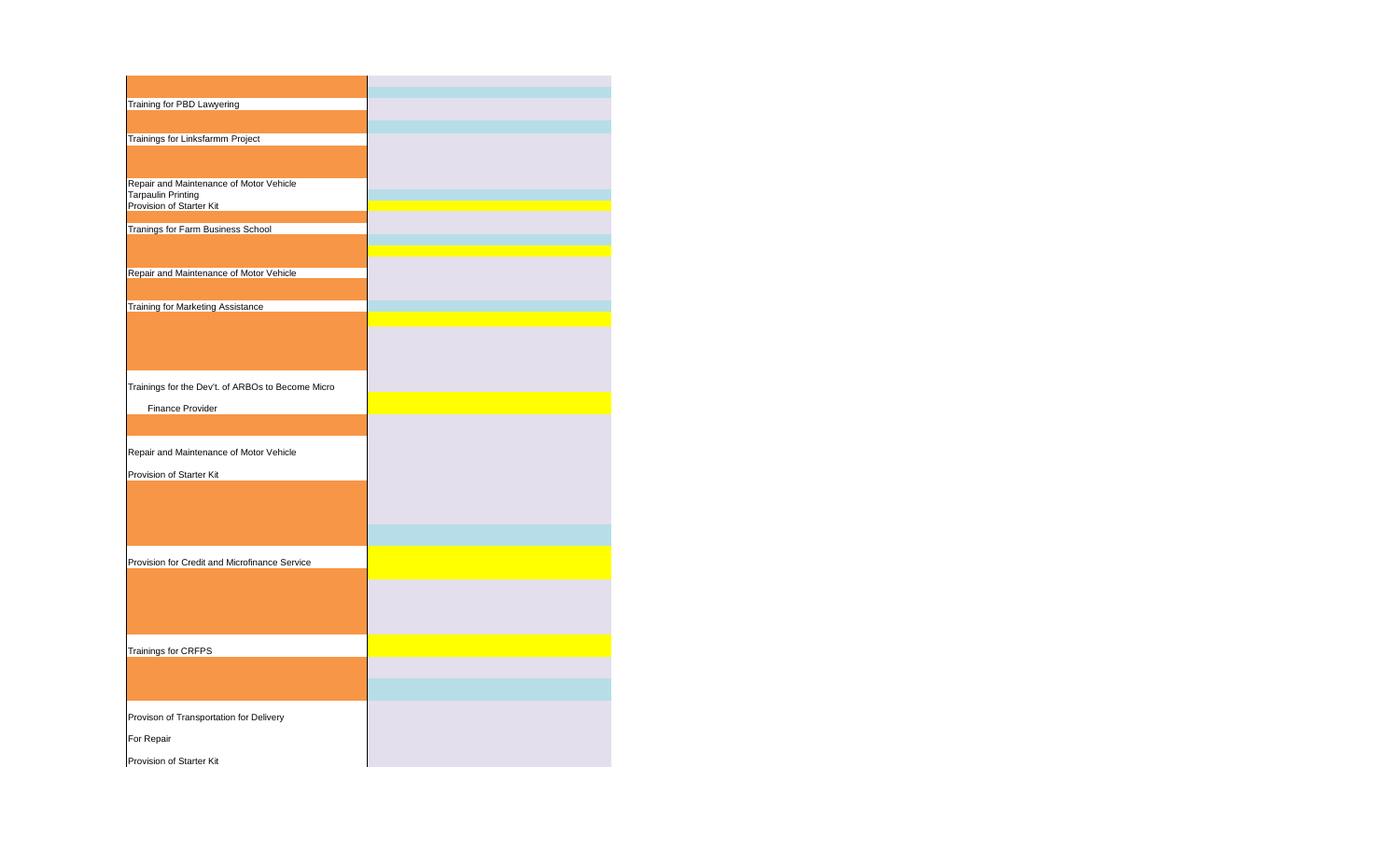| <b>Training for Block Farming</b>        |
|------------------------------------------|
| Provision of Transportation for Delivery |
| Provision of Starter Kit                 |
| Training for WASH Focused                |
|                                          |
|                                          |
| Provision of Motor Chariot               |
|                                          |
| Provision of Motor Chariot               |
|                                          |
| Subsidy                                  |

 $\frac{1}{\sqrt{1-\gamma}}$ 

**IILO CLARO M. PACQUING Procuring Entity (HOPE)/PARPO II** 

 $\mathcal{L}$ 

**DERO**